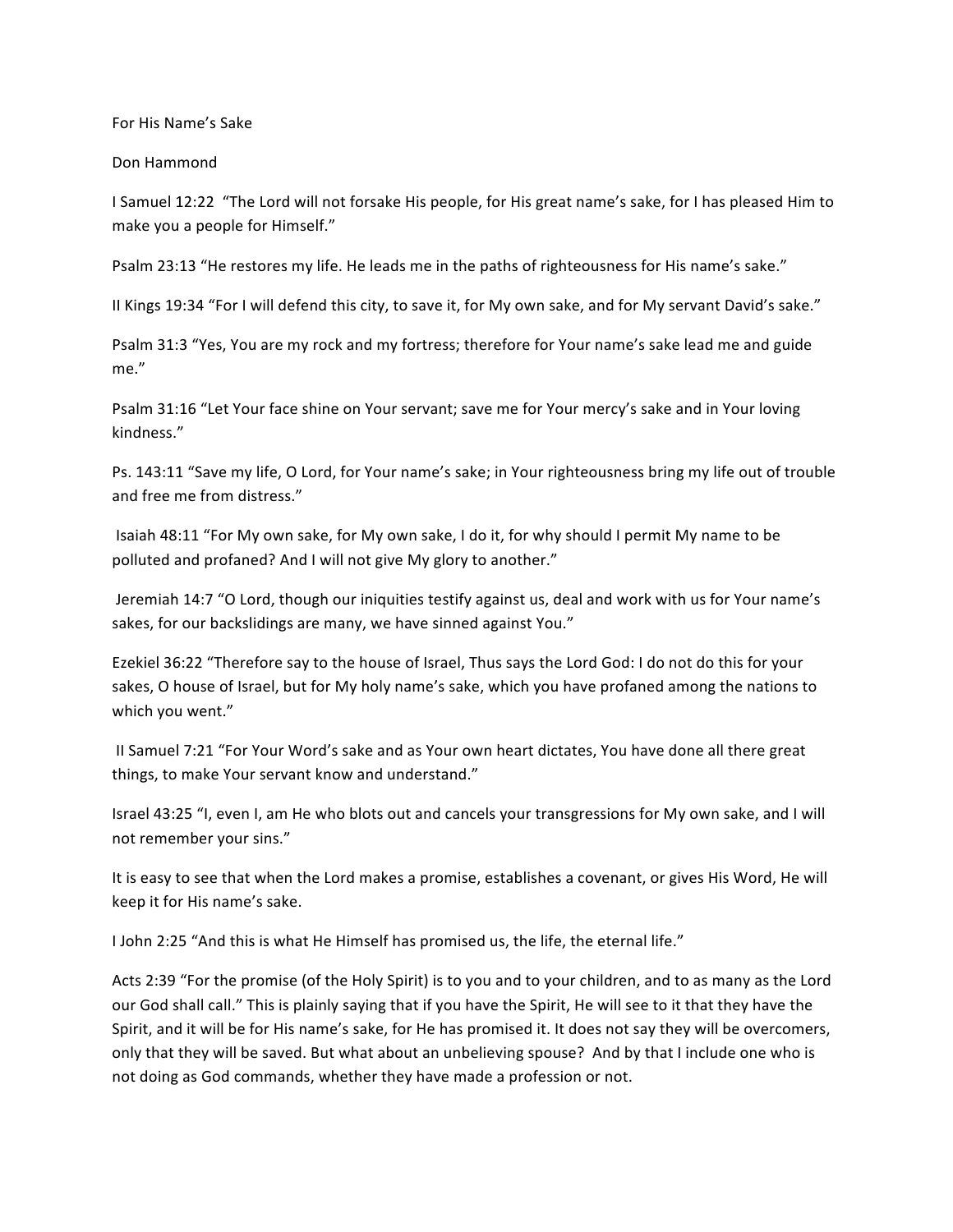I Corinthians 7:14 "For the unbelieving husband is set apart (separated, withdrawn from heathen contamination and affiliated with Christian people) by union with his consecrated (set-apart) wife; and the unbelieving wife is set apart and separated through union with her consecrated husband. Otherwise your children would be unclean (unblessed heathen, outside the Christian covenant) but as it is they are prepared for God - pure and clean."

The Greek says the unbelieving spouse is sanctified. Sanctify means to make holy, to make free from sin, to purify, to set apart as holy, to consecrate, to make a person holy. It has been said that unless a person fulfills the instructions of Romans 10:13 they cannot be saved. It says, "For everyone who calls upon the name of the Lord (invoking Him as Lord) will be saved." This is a true statement but it does not say, "Only those who call upon the name of the Lord will be saved." There is no way a person who has been made holy by God, through a promise and for His names sake, can go to hell. So what happens? We can understand by other scripture.

Absalom rebelled against his father, King David, to kill him and usurp the kingdom. II Samuel 16:21-22 "And Ahithophel said to Absalom, Go in to your father's concubines, whom he has left to keep the house; and all Israel will hear that you are abhorred by hour father; then the hands of all who are with you will be made strong. So they spread Absalom a tent on the top of the king's house (so all could see); and Absalom went in to his father's harem in the sight of all Israel." Absalom was subsequently killed and David returned. II Samuel 20:3 "So David came to his house at Jerusalem. And the king took the ten women his concubines, whom he had left to keep the house, and put them away under guard, and provided for them, but did not go in to them. So they were shut up to the day of their death, living in widowhood."

A concubine is not a wife or bride, but does have certain legal status, and her children are heirs of the father. They lived in the king's house, kept their rights but were "widowed." The king did not commune with them. A concubine is symbolic of the unbelieving mate that has been sanctified by the believing mate. They are "widows" not in the sense that the king is dead, but in the sense that the king has not a relationship to them or with them. The unbelieving mate does still commit adultery with the world, and since they have not confessed Jesus, He will not confess them before the Father. Still, if they should die physically while married to a consecrated partner, they will be in a sanctified condition and under God's protection. They will be cared for, but they will not be free to mingle and converse with the believing ones. They do not burn as they chose to stay with the believing partner and that is their reward.

Ezekiel 16:59-63 clearly shows us that while a people are sinners God will honor His covenant for His name's sake. "Yes, thus says the Lord God: I will deal with you as you have done, who have despised the oath in breaking the covenant; nevertheless I will remember My covenant with you in the days of your youth, and I will establish you with an everlasting covenant. Then you will remember your ways, and be ashamed and confounded, when you shall receive your sisters, both your elder and your younger; I will give them to you for daughters, but not on account of your covenant. And I will establish My covenant with you, and you shall know that I am the Lord; that you may remember and be ashamed and confounded, and never open your mouth again because of your shame, when I have forgiven you of all you have done, says the Lord God." So we see that they are "guarded" not by angels or men, but by